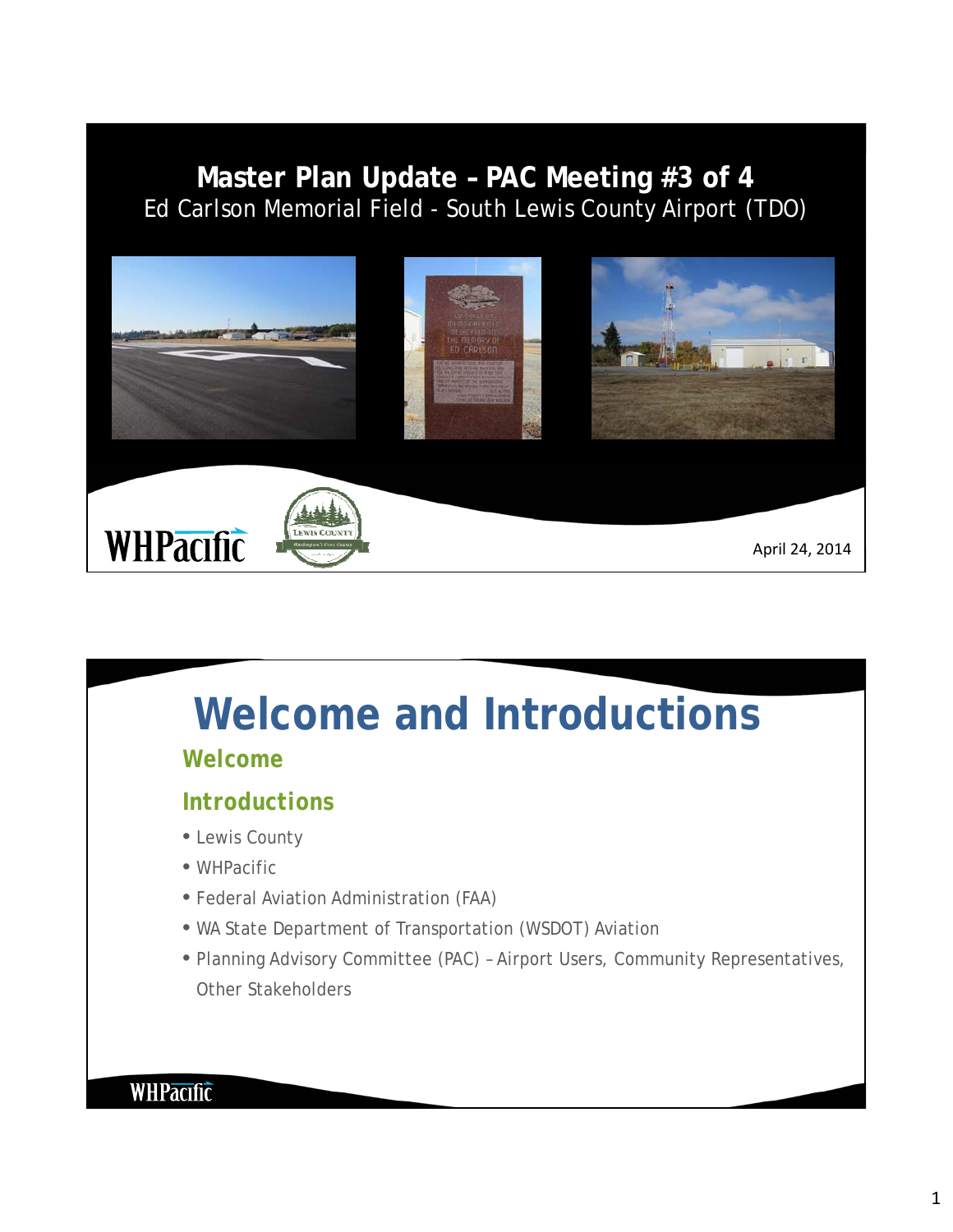# **Agenda**

- I. Welcome and Introductions
- II. Purpose of Today's Meeting
- III. Recap Study Process and Elements Completed
- IV. Present Development Alternatives (Chapter 4)
	- a. Site Analysis development opportunities and challenges
	- b. Identification of Alternatives, Common Features
	- c. Comparative Evaluation of Alternatives
- V. PAC Consensus on "Preferred Alternative" Recommendation to Lewis County
	- a. Airside and Landside
	- b. Composite of Most Favorable Features Among the Various Alternatives
- VI. The Next Steps

**WHPacific** 

### **Purpose of Today's Meeting**

To present, discuss, and evaluate the various development alternatives **by feature** so the PAC may select a "preferred alternative" (most favorable features) to recommend to Lewis County for review and approval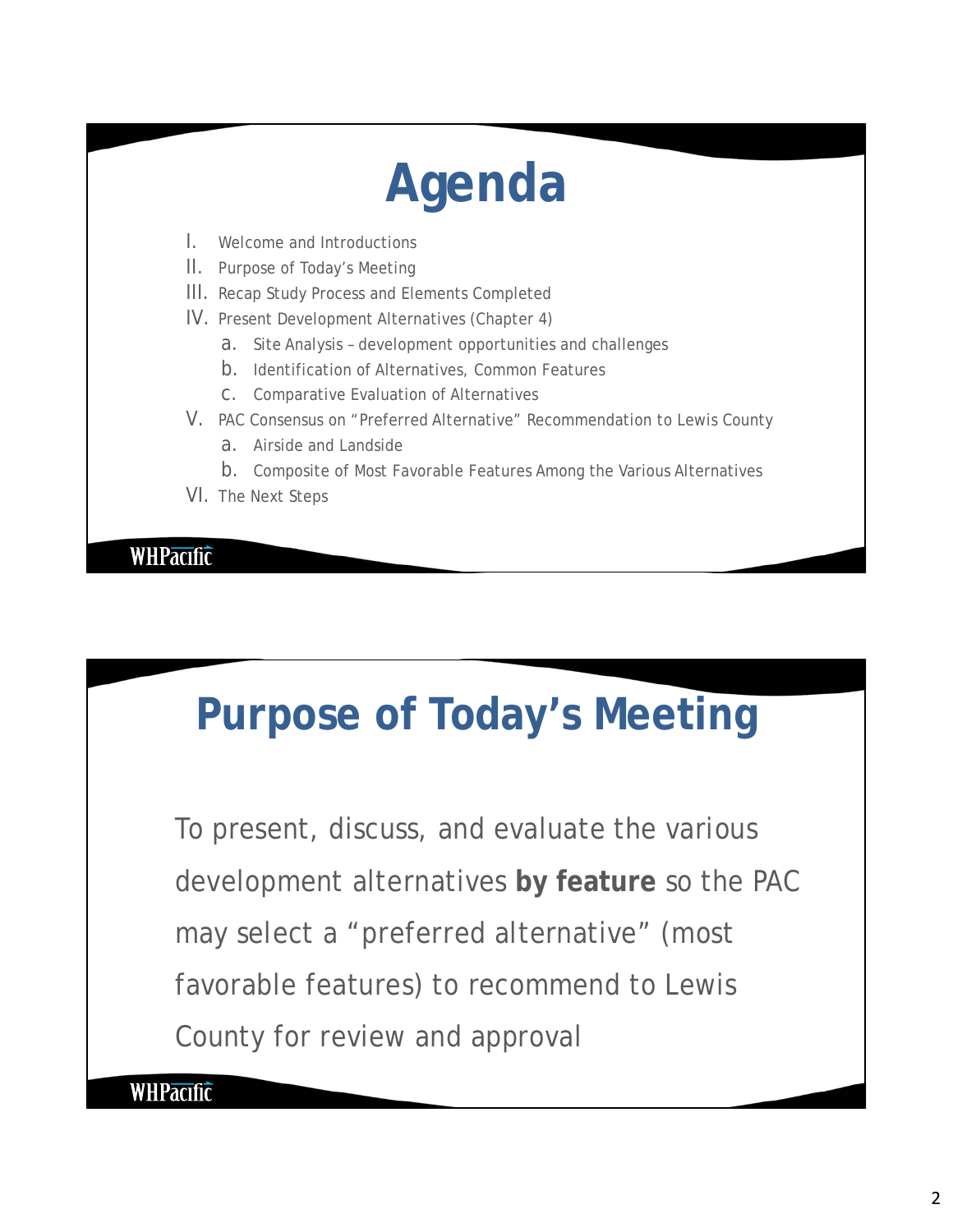

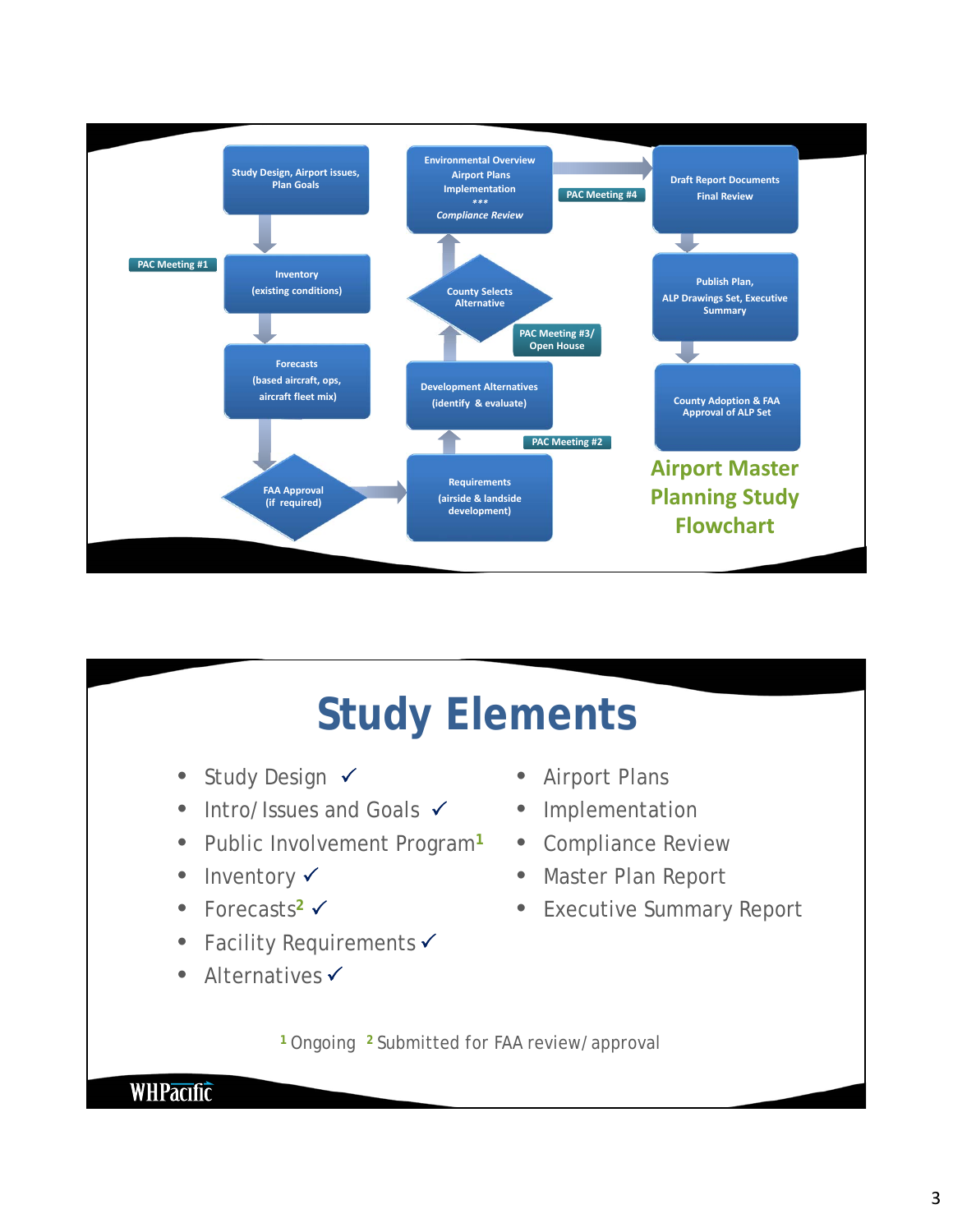### *PAC and Public Meeting Schedule*

| Master Plan Update Process, Issues and Goals<br>PAC <sub>1</sub><br>March 27, 2013<br>PAC <sub>2</sub><br>September 5, 2013<br><b>Inventory, Aviation Forecasts, Facility Requirements</b><br>Airport Development Alternatives and Evaluation,<br>PAC <sub>3</sub><br>April 24, 2014<br>Public 1<br><b>Identify Preferred Alternative</b><br>Airport Layout Plan Drawings, Capital Improvement<br>$Jul$ 2014*<br>PAC <sub>4</sub><br>Plan, Draft Final Report |  |  |
|---------------------------------------------------------------------------------------------------------------------------------------------------------------------------------------------------------------------------------------------------------------------------------------------------------------------------------------------------------------------------------------------------------------------------------------------------------------|--|--|
|                                                                                                                                                                                                                                                                                                                                                                                                                                                               |  |  |
|                                                                                                                                                                                                                                                                                                                                                                                                                                                               |  |  |
|                                                                                                                                                                                                                                                                                                                                                                                                                                                               |  |  |
|                                                                                                                                                                                                                                                                                                                                                                                                                                                               |  |  |

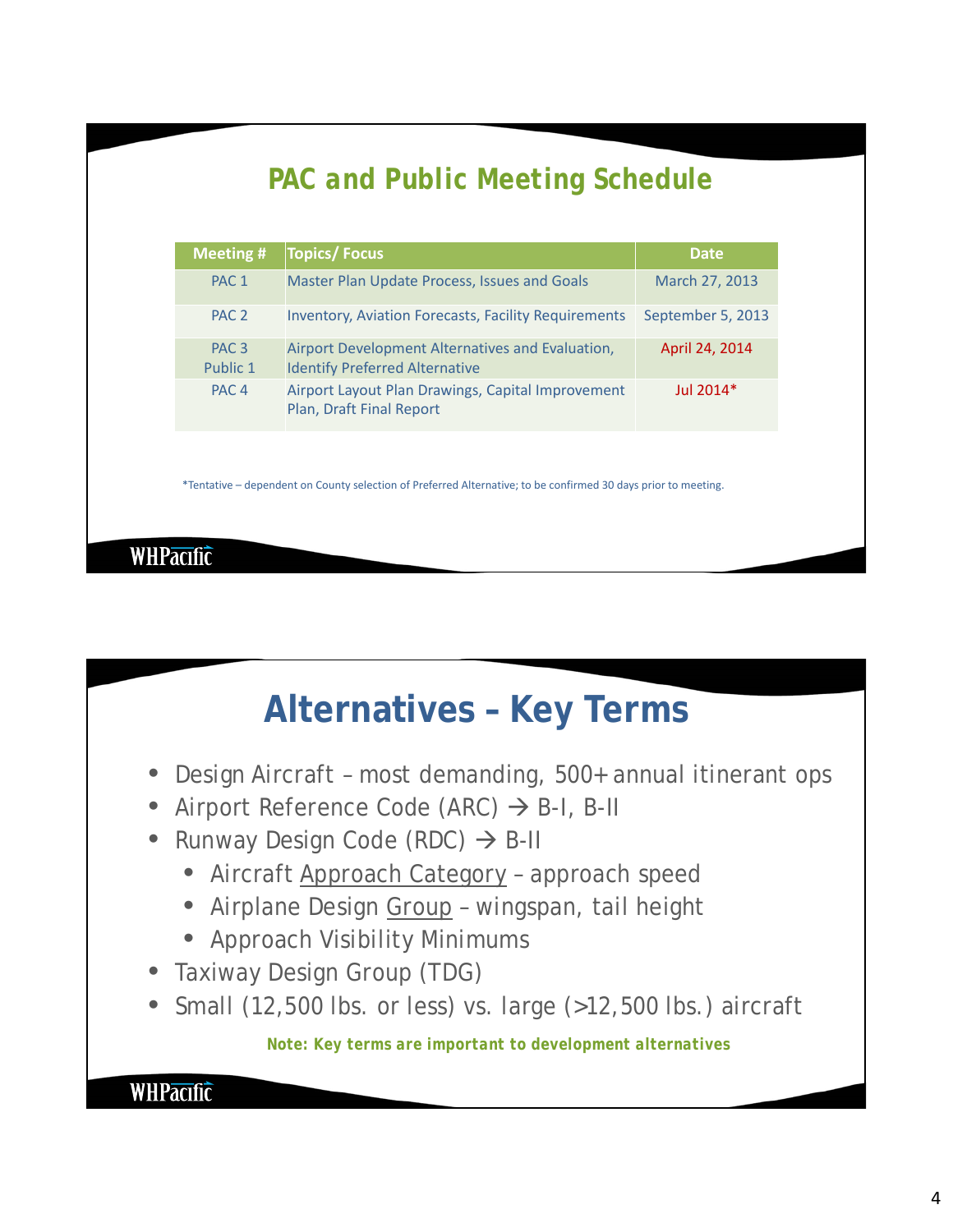### **Alternatives – Key Terms**

|          | Aircraft Approach Category (AAC)                            |                                                           |  |  |
|----------|-------------------------------------------------------------|-----------------------------------------------------------|--|--|
| AAC      |                                                             | Approach Speed                                            |  |  |
| А        |                                                             | Less than 91 knots                                        |  |  |
| B        | 91 knots to 120 knots                                       |                                                           |  |  |
| C        | 121 knots to 140 knots                                      |                                                           |  |  |
| D        | 141 knots to 165 knots                                      |                                                           |  |  |
| E        |                                                             | Approach speed 166 knots or more                          |  |  |
|          | Airplane Design Group (ADG)                                 |                                                           |  |  |
| Group #  | Tail Height (ft)                                            | Wingspan (ft)                                             |  |  |
|          | < 20'                                                       | < 49'                                                     |  |  |
| Ш        | $20'$ to $< 30'$                                            | 49' to $< 79'$                                            |  |  |
| Ш        | $30'$ to < 45'                                              | 79' to < 118'                                             |  |  |
| IV       | $45'$ to $< 60'$                                            | 118' to $<$ 171'                                          |  |  |
| v        | $60'$ to < $66'$                                            | 171' to < 214'                                            |  |  |
| VI       | $66'$ to < $80'$                                            | 214' to < 262'                                            |  |  |
|          | <b>Approach Visibility Minimums</b>                         |                                                           |  |  |
| RVR (ft) |                                                             | Flight Visibility Category (statue mile)                  |  |  |
| 4000     | mile)                                                       | Lower than 1 mile but not lower than % mile (APV % but< 1 |  |  |
| 2400     |                                                             | Lower than % mile but not lower than % mile (CAT-I PA)    |  |  |
| 1600     | Lower than 1/2 mile but not lower than 1/4 mile (CAT-II PA) |                                                           |  |  |
| 1200     | Lower than 1/4 mile (CAT-III PA)                            |                                                           |  |  |

|                                                                                      |                                                                                                                                                 | <b>Sample Aircraft</b>                                                                                                                                    |                                                                                                                                      |                                                                                                               |
|--------------------------------------------------------------------------------------|-------------------------------------------------------------------------------------------------------------------------------------------------|-----------------------------------------------------------------------------------------------------------------------------------------------------------|--------------------------------------------------------------------------------------------------------------------------------------|---------------------------------------------------------------------------------------------------------------|
|                                                                                      |                                                                                                                                                 |                                                                                                                                                           | 22.202                                                                                                                               |                                                                                                               |
| $A-I$<br>12,500 lbs. or less (small)                                                 | $B-I$<br>12,500 lbs. or less (small)                                                                                                            | $A-H$ , $B-H$<br>12,500 lbs. or less (small)                                                                                                              | $B-H$<br>Greater than 12,500 lbs.                                                                                                    | A-III, B-III<br>Greater than 12,500 lbs.                                                                      |
| Beech Baron 55<br>Beech Bonanza<br>Cessna 182<br><b>Piper Archer</b><br>Piper Seneca | <b>Beech Baron 58</b><br>Beech King Air 100<br>Cessna 402<br>Cessna 421<br>Piper Navajo<br>Piper Cheyenne<br>Cessna Citation I                  | Super King Air 200<br>Cessna 441<br>DHC Twin Otter<br>Cessna Caravan<br>King Air C90                                                                      | Super King Air 300, 350<br>Beech 1900<br>Jetstream 31<br>Falcon 20, 50<br>Falcon 200, 900<br>Citation II, Bravo XLS+<br>Citation CJ3 | DHC Dash 7<br>DHC Dash 8<br>$Q-300, Q-400$<br>$DC-3$<br>Convair 580<br>Fairchild F-27<br><b>ATR 72</b><br>ATP |
|                                                                                      |                                                                                                                                                 |                                                                                                                                                           |                                                                                                                                      |                                                                                                               |
| $C-I, D-I$                                                                           | $C-H$ , $D-H$                                                                                                                                   | C-III, D-III                                                                                                                                              | C-IV, D-IV                                                                                                                           | $D-V$                                                                                                         |
| Lear 25, 35, 55, 60<br><b>Israeli Westwind</b><br>HS 125-700                         | Gulfstream II, III, IV<br>Canadair 600<br>Canadair Regional Jet<br>Lockheed JetStar<br>Citation X<br><b>Citation Sovereign</b><br>Hawker 800 XP | <b>Boeing Business Jet</b><br><b>B727-200</b><br><b>B 737-300 Series</b><br>MD-80, DC-9<br>Fokker 70, 100<br>A319, A320<br>Gulfstream V<br>Global Express | $B-757$<br><b>B-767</b><br>$DC - R - 70$<br>$DC - 10$<br>$MD - 11$<br>L 1011                                                         | <b>B-747 Series</b><br>$B - 777$                                                                              |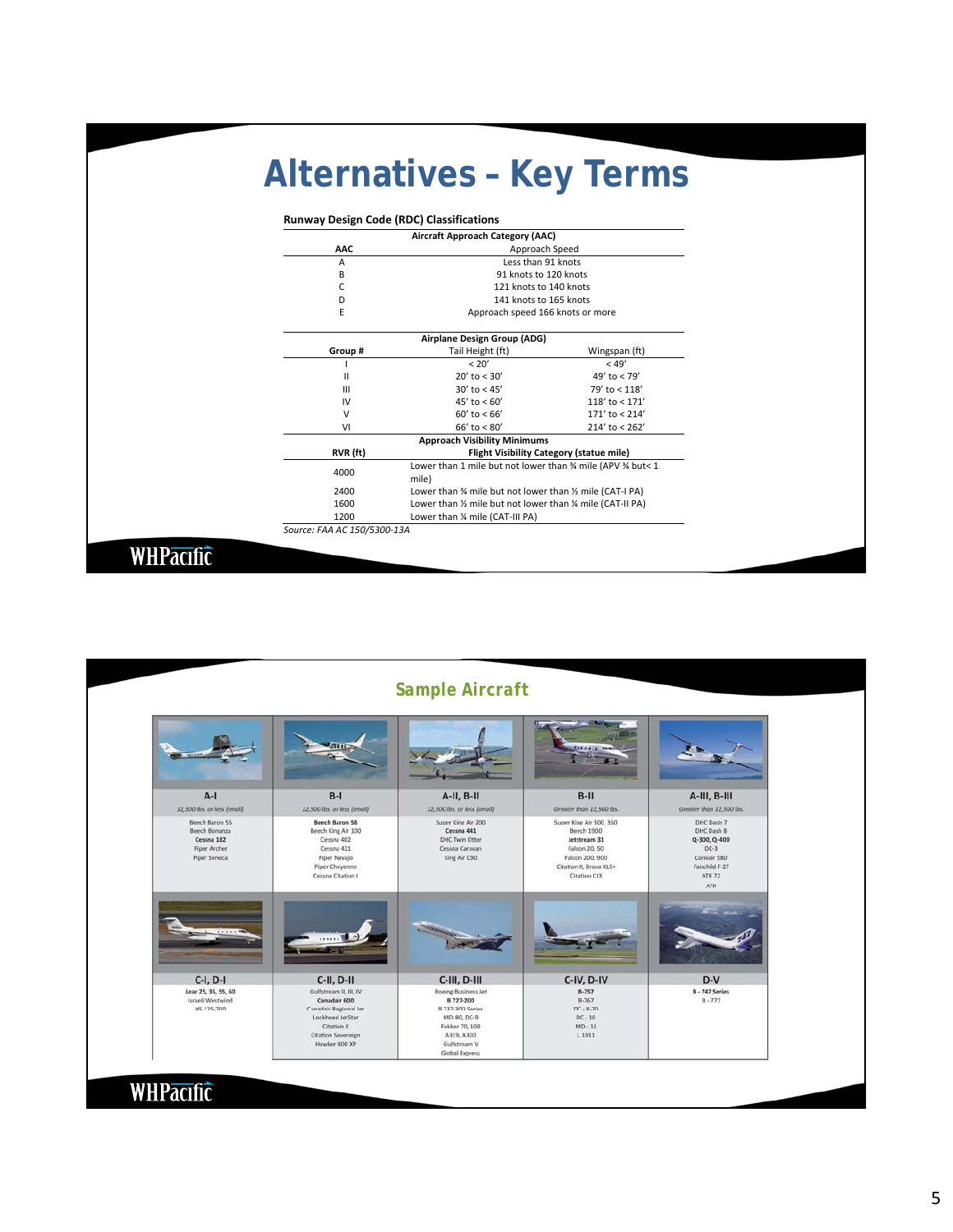### **Alternatives – Minimum Requirements**

#### *Runway*

- Length adequate in 20-year planning period
- Width B-II  $\rightarrow$  75' minimum (existing 150')

#### *Hangars*

- Hangars filled
- Future 6 based aircraft + additional maintenance space *Auto Access, Parking*

• Improve access, designate parking

#### **WHPacific**

### **Alternatives**

#### *Site Analysis*

- Development Opportunities
- Development Challenges

#### *Alternatives – various concepts for development*

- No Action
- Three Airside & Landside Build Alternatives\*

\* Common features include taxiway widening, main access road realignment, airport ops area fencing, vehicular and pedestrian access, aircraft tiedown area relocation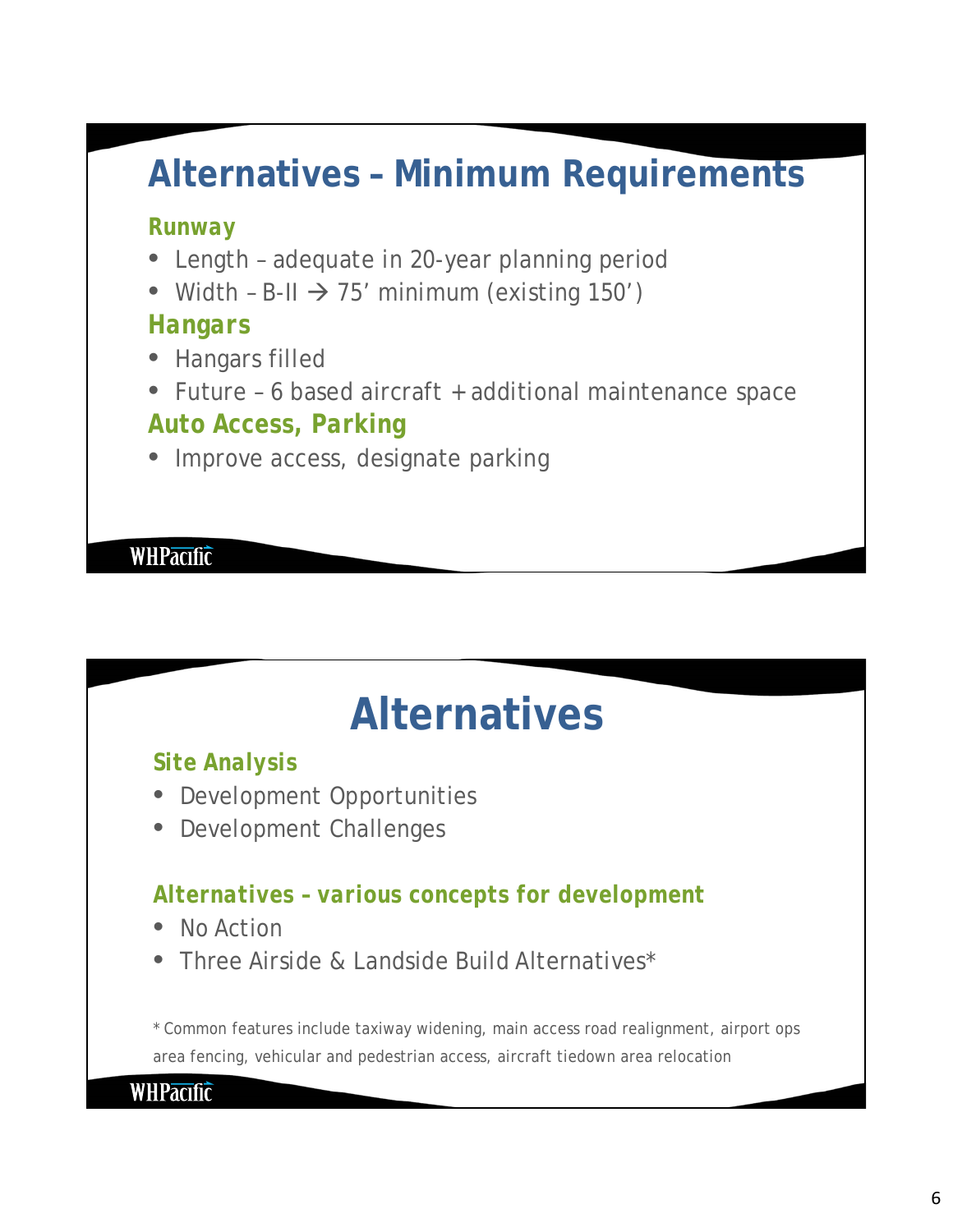### *Development Opportunities*

- Large undeveloped area on south side
- Undeveloped land adjacent to southern property boundary
- Undeveloped land on the north side
- Existing utility infrastructure on north side
- Accessible utility expansion for south side
- Roadways for additional access and attraction of aviationcompatible businesses

#### **WHPacific**

### *Development Challenges*

- Wetlands within and near the Airport
- Existing development near the Airport, lack of available land that could be acquired to support future expansion
- Close proximity of Jackson Highway and Buckley Road—roads inside Runway Protection Zone (RPZ) of Runway 06
- Lack of utilities on south undeveloped parcel
- Lack of utilities to the east of existing airport development on north side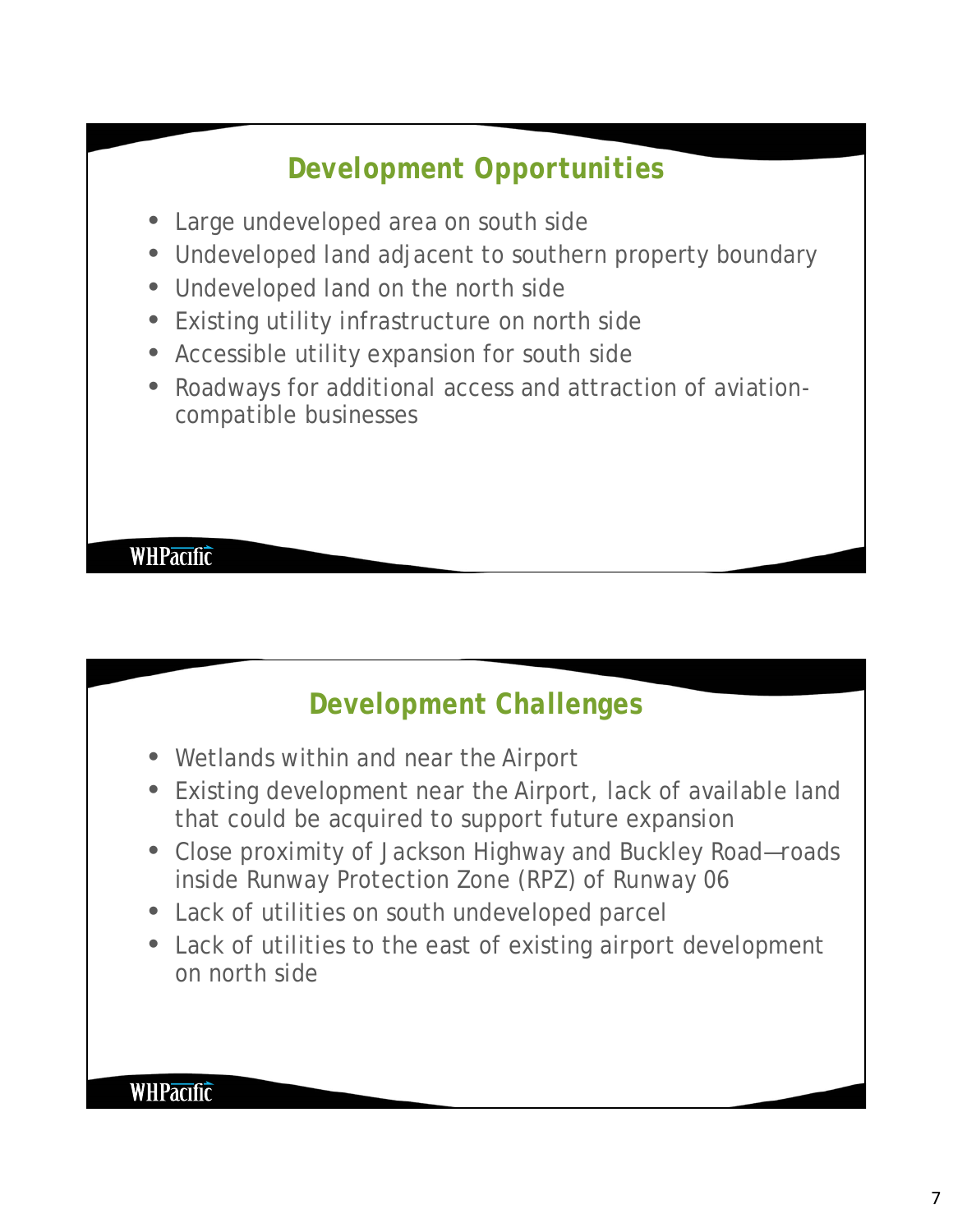## **No Action Alternative**

*Highlights - No Action / No Build*

- No airside or landside development
- Maintenance only

#### **WHPacific**

## **Alternative A1**

#### *Highlights*

- Runway extension (1721') to east for total 6,200'
- Serves demand beyond 20-year planning window
- Accommodates B-II large aircraft (12,500 60,000 lbs)
- Roadways remain in Runway Protection Zone (RPZ)
- Common features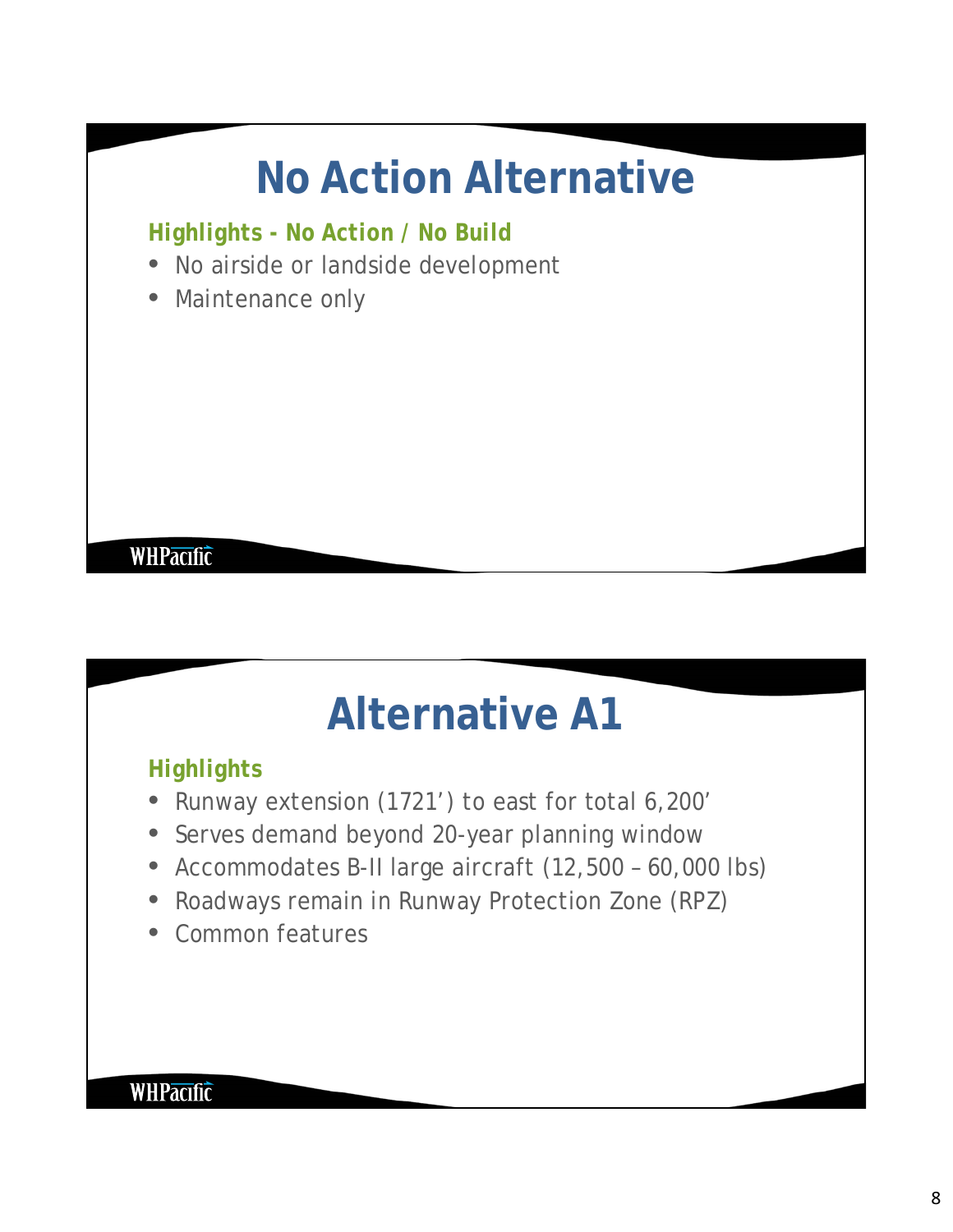

## **Alternative A3**

#### *Highlights*

- Relocate Runway 6 (west end) threshold 379' for reduced total length of 4,100'
- Fully addresses FAA issue with roadways in RPZ by realigning Jackson Hwy and ending Buckley
- Accommodates B-II small aircraft (less than 12,500 lbs)
- Common features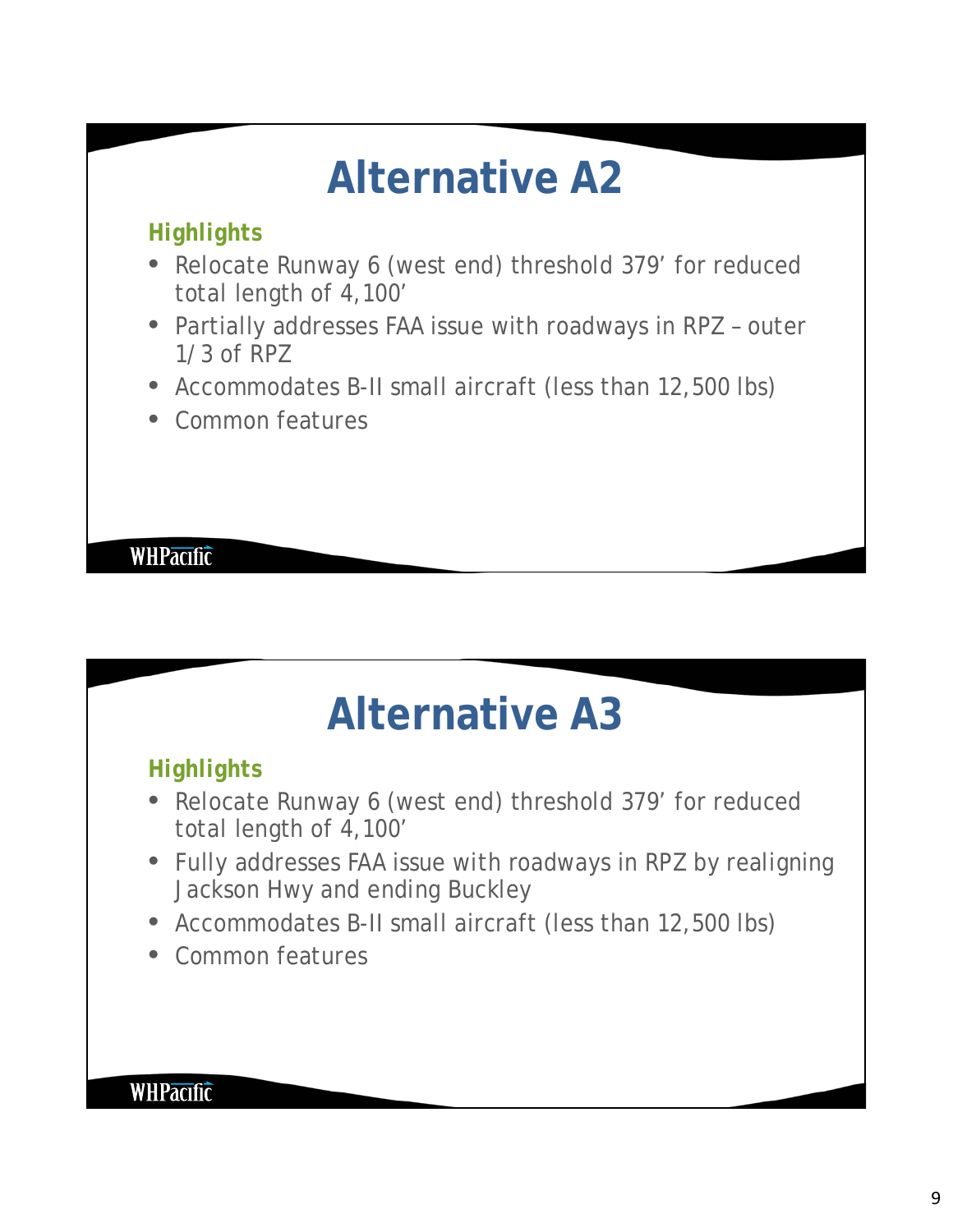## **Alternative L1**

#### *Highlights*

- B-I on north side and B-II on south side w/new apron
- All inside existing airport property boundary
- Serves demand within 20-year planning window and limited demand beyond 20 years
- South side development requires access, utility infrastructure, and addressing wetlands
- Future Fixed Base Operator (FBO) location
- Possible AWOS locations (weather equipment)
- Common features

#### **WHPacific**

## **Alternative L2**

#### *Highlights*

- B-I and B-II on north side
- Land acquisition on north side
- No development on south side
- Serves demand within 20-year planning window and limited demand beyond 20 years
- FBO, Fire Station
- Common features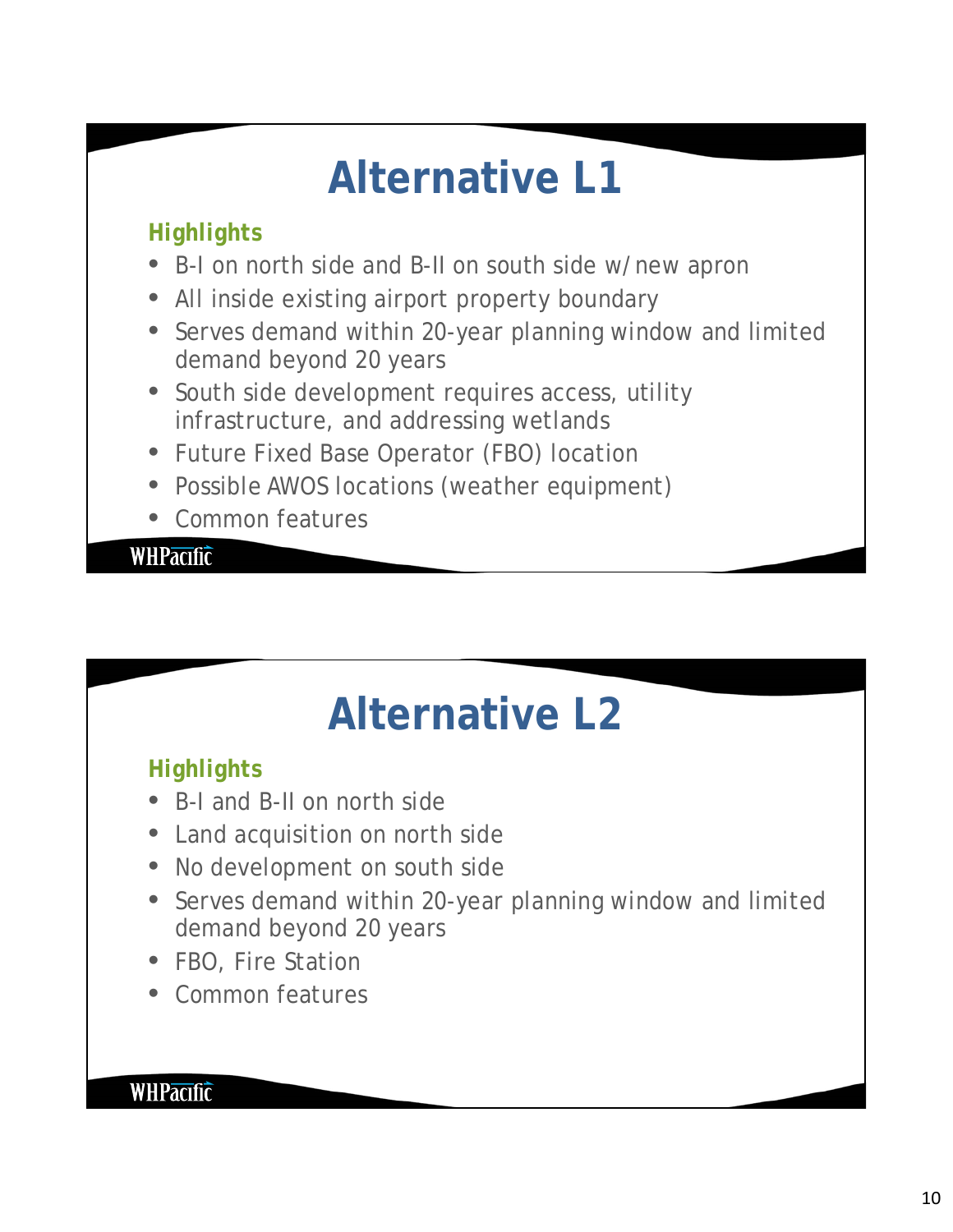## **Alternative L3**

#### *Highlights*

- B-I on north side, B-II on south side, new apron both sides
- Less Land acquisition on north side
- Serves demand within 20-year planning window and limited demand beyond 20 years
- FBO, Fire Station
- Common features

#### **WHPacific**

### **Comparative Evaluation**

### *Key Considerations / Evaluation Criteria*

- Responsive to long-term demand
- Flexibility in long-term development
- Availability of airport property; land acquisition
- Community compatibility
- General magnitude of cost/feasibility of phased funding
- Known/documented environmental issues
- Transportation access/circulation